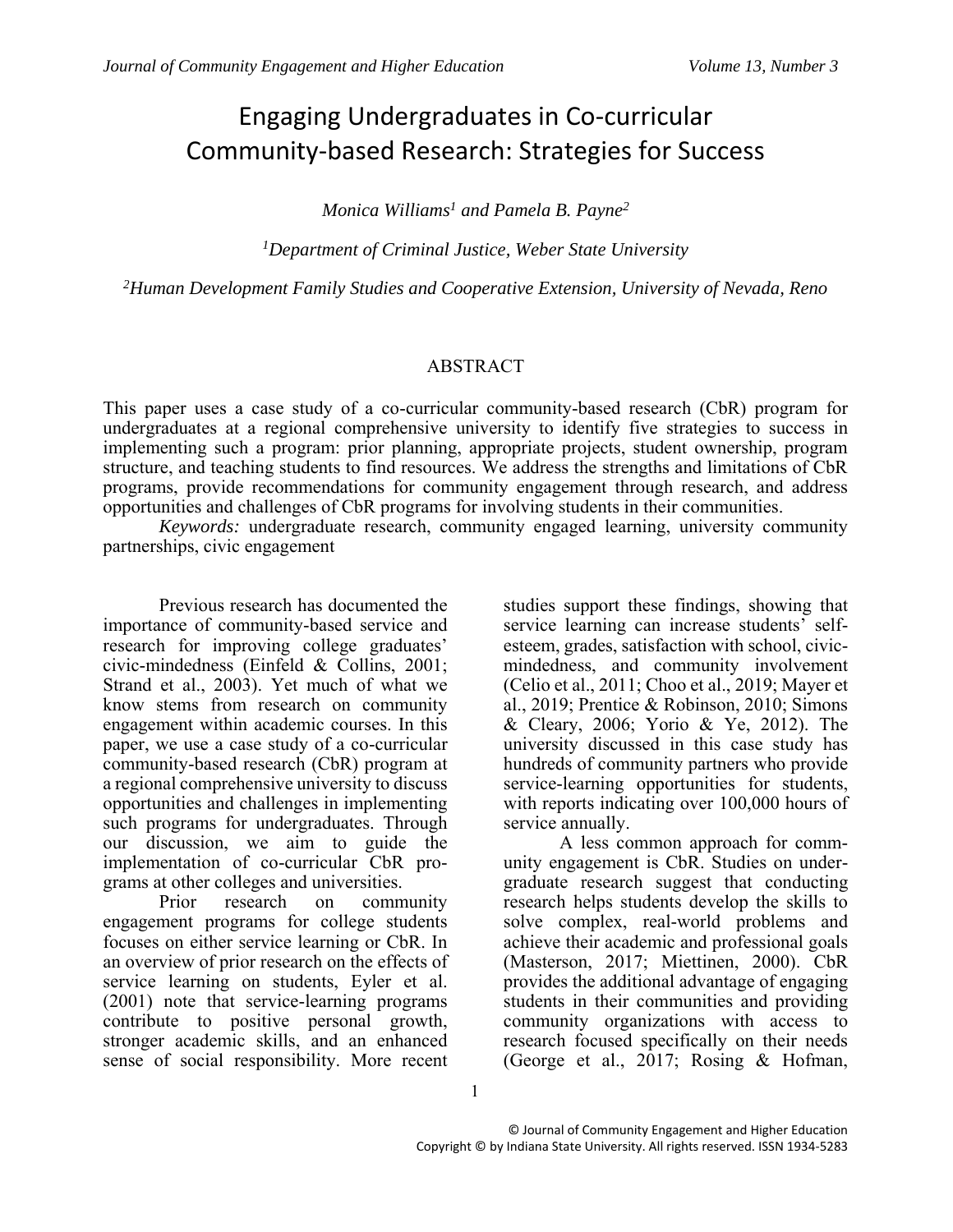2010). Despite these potential benefits, CbR programs have been substantially understudied (George et al., 2017).

CbR is often part of formal coursework, as in Rosing and Hofman's (2010) case study in which students in specified courses worked on a CbR project. Based on the case study, they recommended that CbR programs work with campus-based centers, engage students in reflective conversations, and negotiate with organizations to determine realistic goals. Co-curricular CbR programs offer unique benefits and challenges. The scant research on the latter type of program suggests that engaging in multi-semester, co-curricular CbR work strengthens students' communication and research skills, interest in their education, and appreciation for the role of research in solving social problems (George et al., 2017; Keen & Baldwin, 2004; Owen et al., 2019). Given the relative lack of research on co-curricular CbR programs, this paper discusses a case study of one such program that the authors helped create and implement as faculty advisors at a large regional comprehensive university.

## BACKGROUND

Our CbR program was part of the community research branch of the university's community engagement center. We aimed to expand opportunities for students to collaborate with community partners to design and implement research projects over an academic year (see [Table 1](#page-2-0) for details). By the end of the program, students would be able to use empirically sound research methods to design and implement a CbR project, draw upon their experiences to reflect on civic engagement, effectively and professionally communicate, and recruit student volunteers to participate in CbR. The first author served as an advisor in the program from its inception in 2014 through 2019, and the second author served as coadvisor from 2015 through 2018.

The impetus for reconsidering the design of our CbR program occurred when one of our students collected survey data but failed to complete the analyses and report for the community partner by the end of the semester. While other studies note that university centers can provide a "safety net" in such situations (Rosing & Hofman, 2010), our university's center had neither the personnel nor other resources to provide such support. This prompted discussions about how faculty advisors in a co-curricular CbR program can successfully facilitate student-community research collaborations without the safety net provided by a university center. Drawing on our experiences as co-advisors in the program, we recommend the following strategies: (1) in-depth prior planning, (2) choosing appropriate projects, (3) ensuring students' ownership, (4) providing structure, and (5) teaching students to seek additional resources. Identifying and understanding these strategies will be a useful starting point for other institutions looking to develop, implement, and improve their own CbR programs.

# **The Five Strategies**

# *Strategy #1: In-depth Prior Planning*

Programs involving undergraduates in co-curricular research activities require recruiting students with specific skills, which highlights the need for rigorous yet attainable<br>recruitment, application, and selection recruitment, application, and selection procedures. This process differs from curricular CbR where students enroll in a class requiring participation, which may result in students who are less involved and invested in their projects (Rosing & Hofman, 2010). Initially in our CbR program, we began recruitment for the coming academic year at the end of the previous spring semester. To increase our applicant pool and provide more time to plan projects, we moved recruitment to early spring. While we identified students through our courses, recommendations from other faculty across campus, and campus-wide advertising, our students tended to be juniors and seniors in majors within our respective colleges of social sciences and education (e.g., psychology, child and family studies, sociology, health promotion, and criminal justice).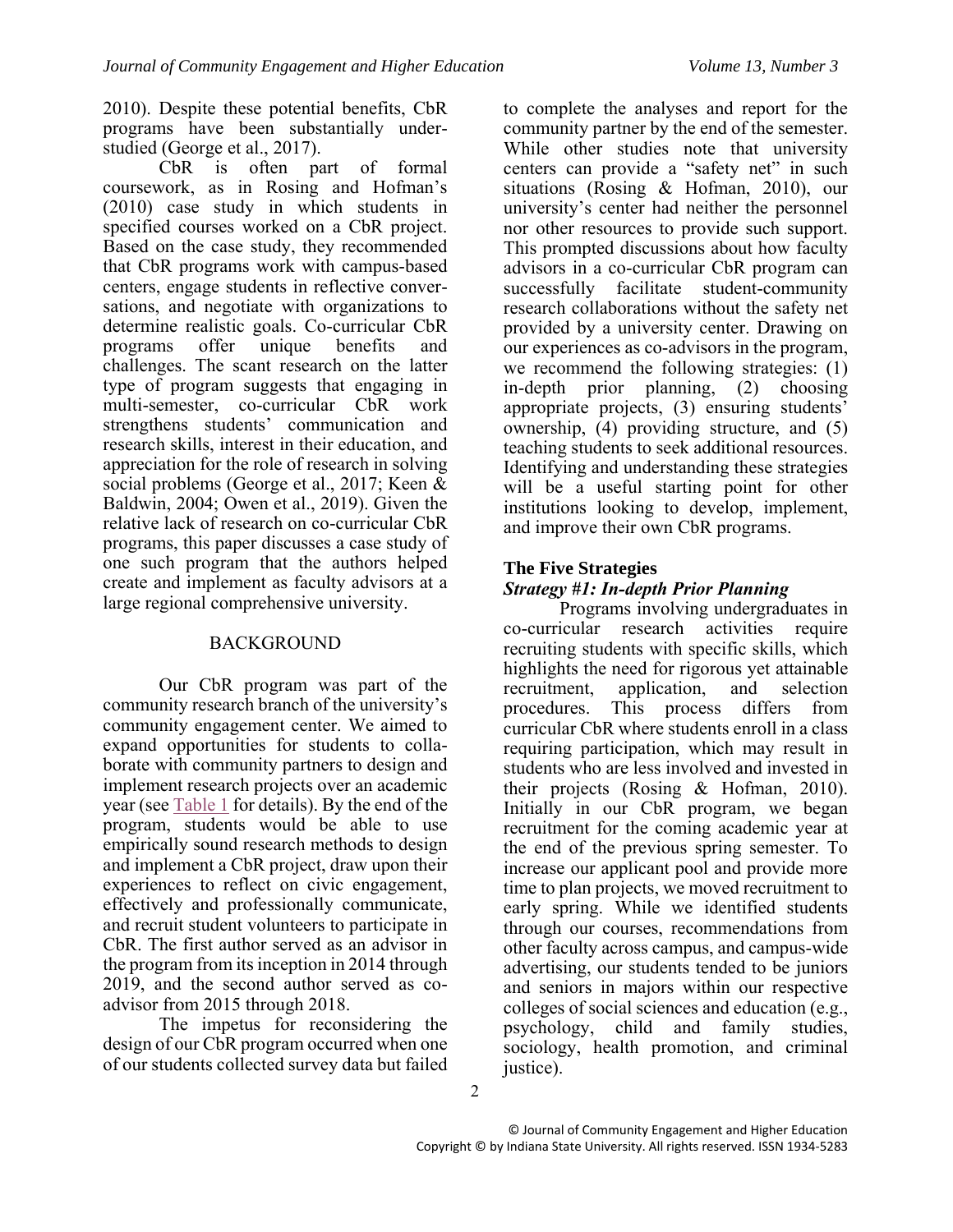**Table 1.** *Community Research Team History*

<span id="page-2-0"></span>

| <b>Academic</b><br>Year | <b>Student</b><br><b>Selection</b> | Number of<br><b>Students</b> | <b>Incentives for Students</b>                                                      | <b>Faculty Involved</b>                                       | <b>Faculty Incentive</b>                                                             | <b>Types of</b><br><b>Projects</b>  | <b>Types of</b><br><b>Community</b><br><b>Partners</b>                                       |
|-------------------------|------------------------------------|------------------------------|-------------------------------------------------------------------------------------|---------------------------------------------------------------|--------------------------------------------------------------------------------------|-------------------------------------|----------------------------------------------------------------------------------------------|
| 2014-2015               | October 2014                       | 4                            | \$400 tuition waiver /<br>semester                                                  | 1 Health Promotion<br>Human Performance<br>1 Criminal Justice | Fall semester:<br>Small monetary<br>stipend.<br>Spring semester:<br>1 course release | <b>OS</b><br><b>NA</b>              | City government<br>University                                                                |
| 2015-2016               | Spring 2015<br>for Fall 2015       | 4                            | \$400 tuition waiver /<br>semester                                                  | Child and Family<br><b>Studies</b><br>1 Criminal Justice      | 1 course release<br>each semester per<br>advisor                                     | <b>OS</b><br><b>SWOT</b><br>LR      | City government<br>K-12 charter<br>school<br>Local non-profit<br>Local police<br>department  |
| 2016-2017               | Spring 2016<br>for Fall 2016       | 6                            | \$450 tuition waiver, and 3<br>upper-division elective<br>credits waiver / semester | Child and Family<br><b>Studies</b><br>1 Criminal Justice      | 1 course release<br>each semester per<br>advisor                                     | <b>OS</b><br>S<br><b>SWOT</b><br>FG | City government<br>K-12 charter<br>school<br>Local non-profits<br>Local police<br>department |
| 2017-2018               | Spring 2017<br>for Fall 2017       | 6                            | \$450 tuition waiver, and 3<br>upper-division elective<br>credits waiver / semester | Child and Family<br><b>Studies</b><br>1 Criminal Justice      | course release<br>each semester per<br>advisor                                       | FG<br><b>OS</b><br><b>SDA</b>       | County health<br>department<br>Local non-profits<br>Local police<br>department               |

Types of Projects: OS – Participant Opinion Survey, S – Participant Survey, SWOT – S.W.O.T. Analysis, FG – Focus Groups, SDA – Secondary Data Analysis, LR – Literature Review, NA – Needs Assessment Survey.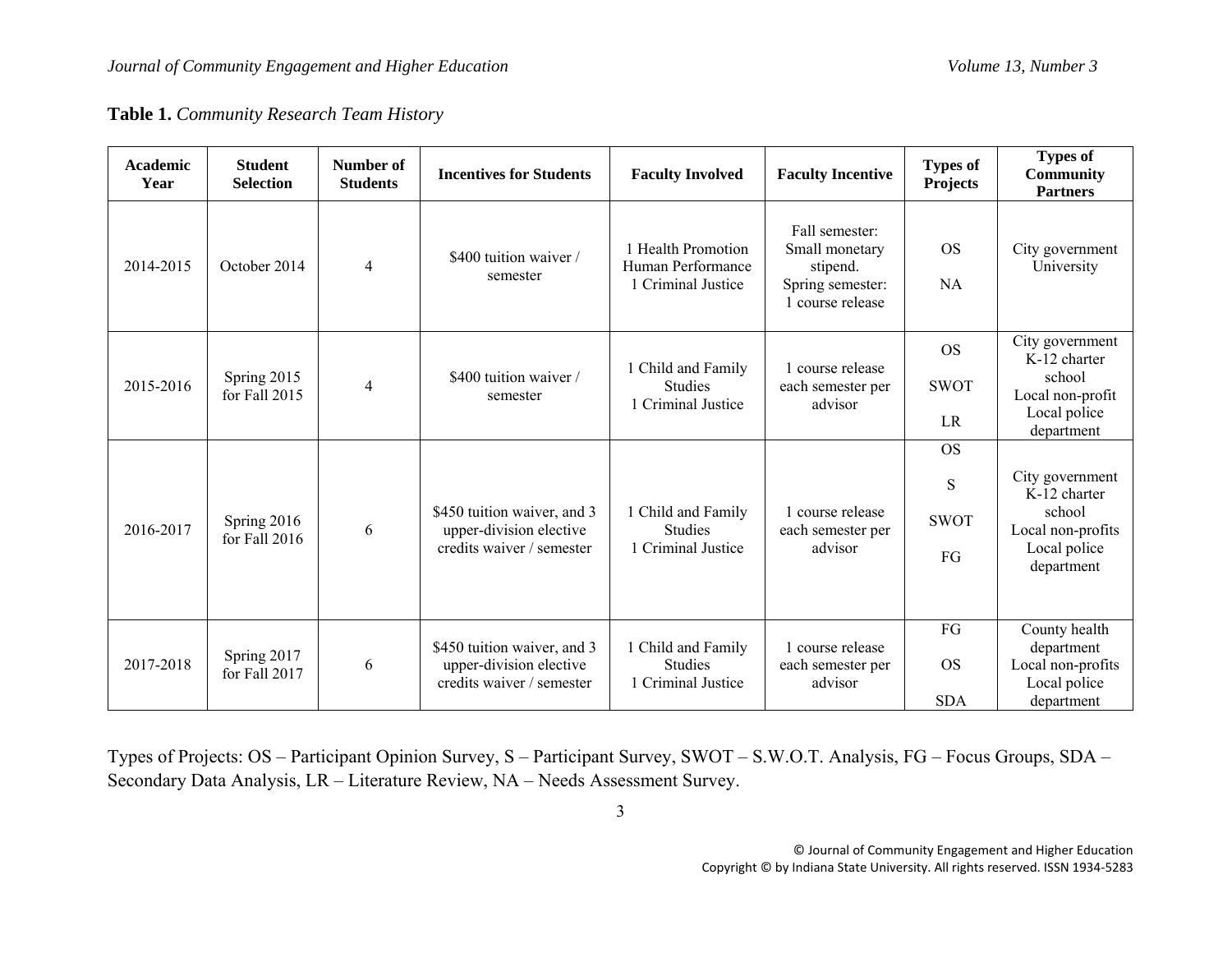After the application deadline, we reviewed applications and conducted in-person interviews to assess students' potential for success in the program. The dynamic nature of CbR requires students to be flexible thinkers who take initiative to solve problems on their own (Jacoby, 2013). Thus, we began focusing more heavily on soft skills in addition to grade-point average and research methods or statistics courses. Ultimately, students whom we accepted into the program demonstrated their professionalism, interest in research, motivation for community engagement, critical thinking, time management, and organizational skills. Being able to select students in this way mitigated one challenge of curricular CbR where faculty manage whomever enrolls in the course (Goertzen et al., 2016; Rosenberg et al., 2016). In our experience, selecting students who demonstrated specific skills dramatically improved how our students interacted with community partners, their abilities to take full responsibility for their projects, and the quality of their final reports. The cocurricular design also allowed students to continue in the program by going through the application and interview process each year.

All CbR students must spend time on their projects outside of class, but a cocurricular program requires more time commit-ment than typical coursework. To address this issue, we initially offered a small tuition waiver. When that was not sufficient, we added upper-division, elective course credit in which we identified faculty who agreed to serve as the instructors of record for pre-existing directed readings courses within each student's major or minor. At the end of each semester, each student earned a letter grade based on grading criteria outlined in our program's syllabus. The additional incentive of course credit improved the applicant pool and helped students prioritize their projects over extracurricular activities. Offering credit shifted the program more toward a curricular model of CbR, but the program continued as a co-curricular activity rather than a formalized course. This structure differed from intern-

ships or field placements in that students did not provide direct service to or spend time with clientele at their research sites. Our program also offered opportunities to continue beyond a single semester.

#### *Strategy #2: Choose Appropriate Projects*

For undergraduate researchers in cocurricular CbR programs to be successful, they must be presented with feasible projects (e.g., narrow scope, appropriate complexity) that include a community partner willing to be a co-educator. To identify potential projects, each spring semester we asked our university's community engagement center to email a call for proposals to community partners, asking them to complete an online survey identifying their research needs and deadlines for completion. These calls usually resulted in one or two more applications than we had capacity for in the program, so we drew on our prior experiences to develop informal guidelines for project selection.

First, projects had to be attainable given the scope, timeframe, and complexity of the requested research. Early on, we managed projects that included surveying large populations (e.g., a public opinion survey for city government). When these became unmanageable within a one-academic-year time-frame, we looked for projects with narrow scope or a scope that could be narrowed in collaboration with partners. For example, we chose projects that addressed questions related to the effectiveness of a program to increase fathers' involvement in children's literacy (secondary data analysis of program data), parental attitudes toward sexual education programs (online survey), community perceptions of local police (in-person survey), and barriers and concerns among African Americans about healthcare access (focus groups). After working with the students and community organizations to determine a research question that would meet the needs of the organization and the CbR program, we used our extensive knowledge of and experiences with both quantitative and qualitative methods to guide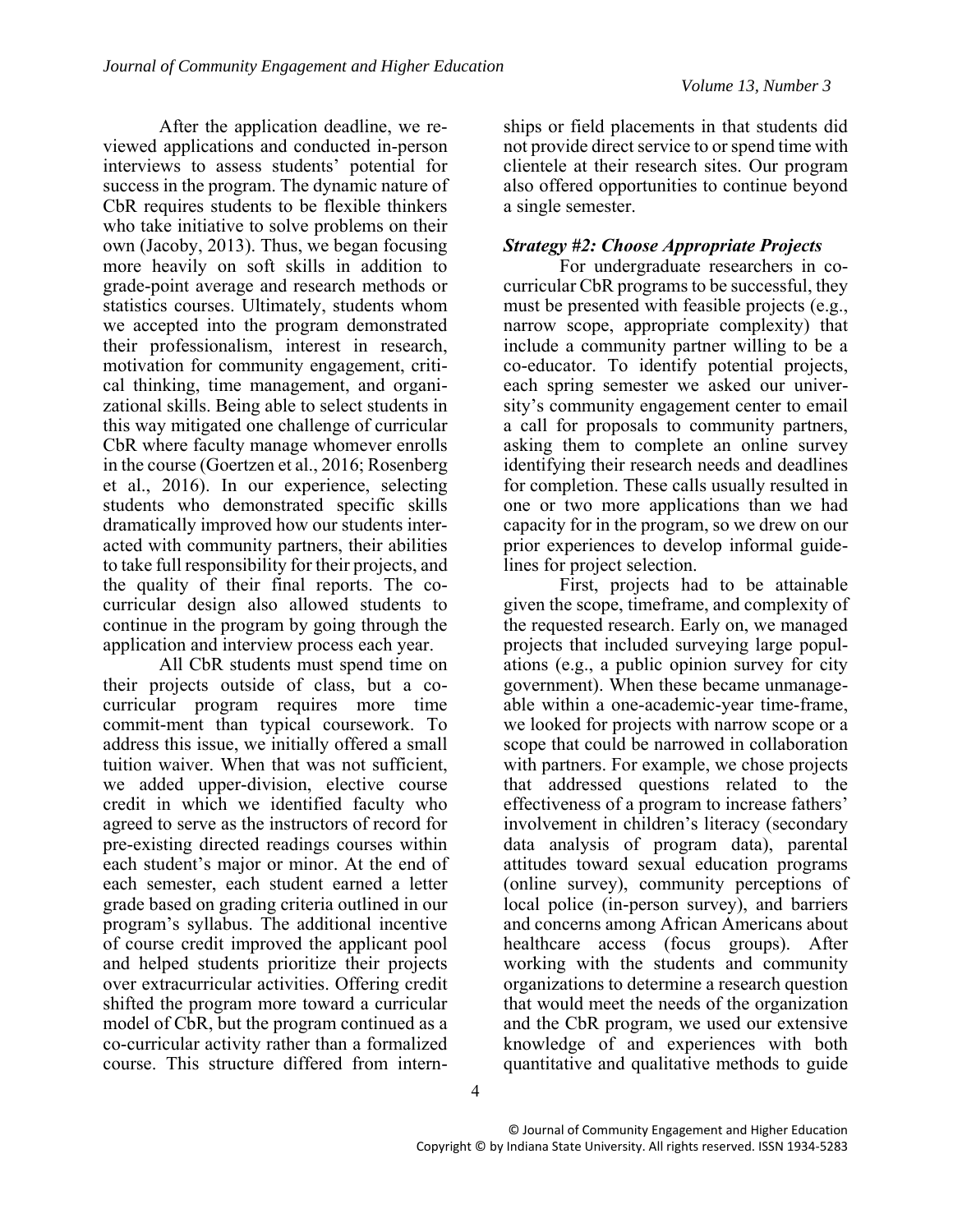the team toward the most appropriate method to answer their research questions.

Choosing appropriate projects also required realistic goals that accounted for the time available for data collection in a studentled CbR program (Rosing & Hofman, 2010). Thus, we evaluated proposals for realistic deadlines and the complexity of the skills required to complete the project. For example, our program aimed to provide opportunities to conduct research projects from start to finish. Because undergraduates generally do not possess the skills for quantitative analysis beyond that covered in introductory statistics courses, we tended to choose studies involving small-scale surveys, basic statistical analyses, and focus groups. In short, we chose projects that were realistic and feasible for students to complete within the academic year.

Finally, we assessed community partners' willingness, capacity, and motivation for collaboration throughout the project. Other studies have shown the importance of the community partner's engagement (Owen et al., 2014), and this aspect of project selection became important for us after some early experiences in which community partners did not fulfill their collaboration responsibilities. For example, a couple of community partners became unresponsive to student contact and refused to meet with the assigned students, preferring instead that the students just do the project and report results. Another project began as a strengths, weaknesses, opportunities, and threat (S.W.O.T.) analysis for a K-12 charter school but revealed an undisclosed goal of surveying current and past students, parents, and community members. These situations directly conflicted with the goals of our program, and they mirror others' reports that community organizations may be more invested in the final product than in students' learning (Rosing & Hofman, 2010).

Thus, in the call for proposals, we began asking partners to list personnel and/or monetary resources they could dedicate to the project. As we assessed potential projects, we emailed each organization's contact person to

obtain written confirmation of their commitment to maintaining regular contact and meeting at least monthly with our students. When we notified them that their project had been selected, we also included the deadlines for our students' work so the community partner could track their project's progress. After implementing these steps, we had no other experiences with unresponsive partners.

#### *Strategy #3: Ensure Student Ownership of Projects*

CbR involves a commitment to community partners to complete high-quality research within an agreed upon timeframe (Rosing & Hofman, 2010). One major question is who is responsible when students fail to finish a project. Our program was part of the university's community engagement center, yet the center had no funding to assist with completion of projects. We had obligations to both students and community partners, so we increased the chances of success by focusing on student ownership of their projects. We emphasized student leadership in meetings with community partners, and we used low-stakes assignments (e.g., develop a research question, complete various steps in collecting and analyzing data) to facilitate learning and keep students on track to successfully complete their projects.

Students learn more through failures than successes (Dewey, 1938; Miettinen, 2000), and this guided our decision not to grade assignments but rather provide feedback and allow students to revise as many times as necessary. For example, we required students to submit an IRB proposal at the end of fall semester. We provided an example proposal and some support, but mostly required students to find information on their own. The first drafts often needed much revision, but by "failing" in a safe environment, they had a stronger final product to receive IRB approval, and they strengthened their problem-solving skills. These types of low-stakes assignments allowed students space to "fail," helped them learn about research, and increased their sense of ownership of their projects.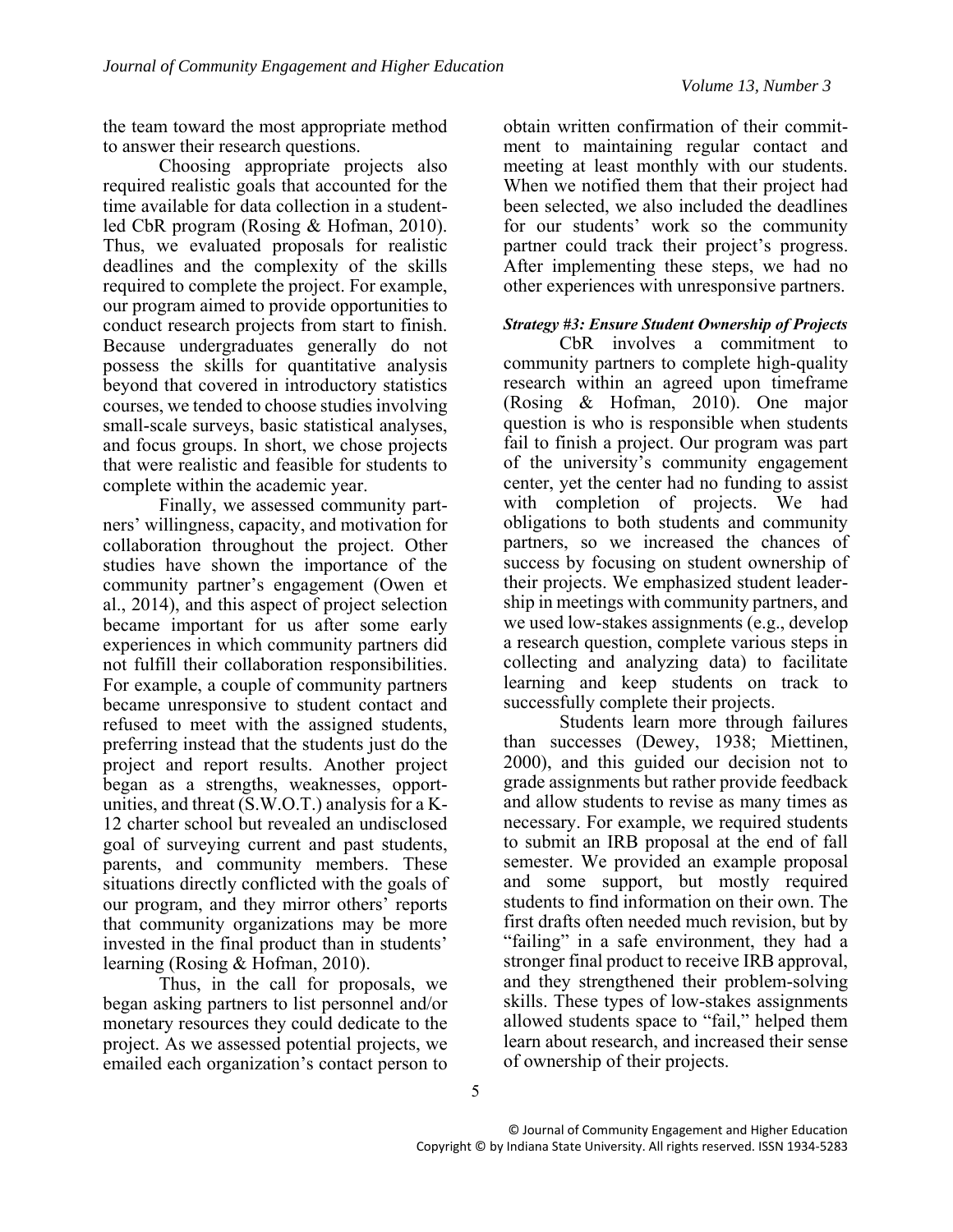Over time, we also developed strategies for helping students understand the importance of their projects and develop rapport with their community partners. For example, rather than plan the research before-hand as in some course-based CbR projects (e.g., Rosing & Hofman, 2010), students collaborated with community partners to plan the project. Before the semester started, we met with students to discuss the projects for the year and communicate expectations. Stu-dents reviewed proposals, learned about the organizations, and received the syllabus as part of this meeting. Initially, we assigned students to projects; however, we noticed that some of them lacked excitement about their projects and expected us to do more of the work than was appropriate for an advisor. After we shifted to having students work as a group to determine who would work on which projects, we saw students excited about and committed to working on their projects even during stressful periods such as midterms and finals.

We also adjusted requirements for meetings with community partners. At first, we did not regulate the frequency of students' meetings with community partners. This created a disconnect where students and partners deferred to advisors instead of problem-solving first on their own. We addressed this problem by requiring students to meet with community partners at least once per month. After each meeting, students submitted a meeting reflection and then, as a team, we brainstormed solutions to any issues that had come up during the meeting. Finally, each student took responsibility for relaying updates to partners and implementing the agreed-upon solutions. Through this process, students grew into their roles as experts on their projects, built rapport with community partners, and had more investment in completing their projects.

## *Strategy #4: Structure Students' Experiences*

Undergraduate students often underestimate the efforts required to design and implement a research project in collaboration

with a community partner, leading students to produce lower quality work as they feel constantly behind. To alleviate some of this pressure, we used tools from a curricular structure (e.g., a syllabus, peer support, and collaboration) in our co-curricular program. Initially, we asked students to devote seven hours per week to their projects, but then moved to a minimum of 10 hours per week. When coupled with a stipend, course credit, and a syllabus, students improved at managing their time and our expectations.

While faculty expectations of students must be clearly laid out and accounted for in any course-like structure, the unique relationships formed between students and community partners in our CbR program also required managing expectations. To set realistic expectations about what students could achieve in a semester, we sent the syllabus to community partners. Having a single syllabus for all students in the program also encouraged collaboration between students working on different projects. Multi-course CbR projects need a single faculty point of contact and regular meetings with students, community organizations, and faculty members involved in the research (Rosing & Hofman, 2010). We facilitated these connections by having students' projects united under a single syllabus and by requiring weekly meetings with us and the student team as well as monthly meetings with community partners.

After implementing the syllabus, we saw an increase in collaboration among peers to complete their weekly tasks. Despite working on projects with different research questions, methodologies, and community partners, they frequently discussed the assignments, shared examples and templates, and asked and answered questions about their individual projects before involving advisors. The common goals in the syllabus facilitated these interactions, which in turn strengthened the students' connections to each other. In addition to providing a single syllabus, we integrated peer support into the program through three 'retreats' per academic year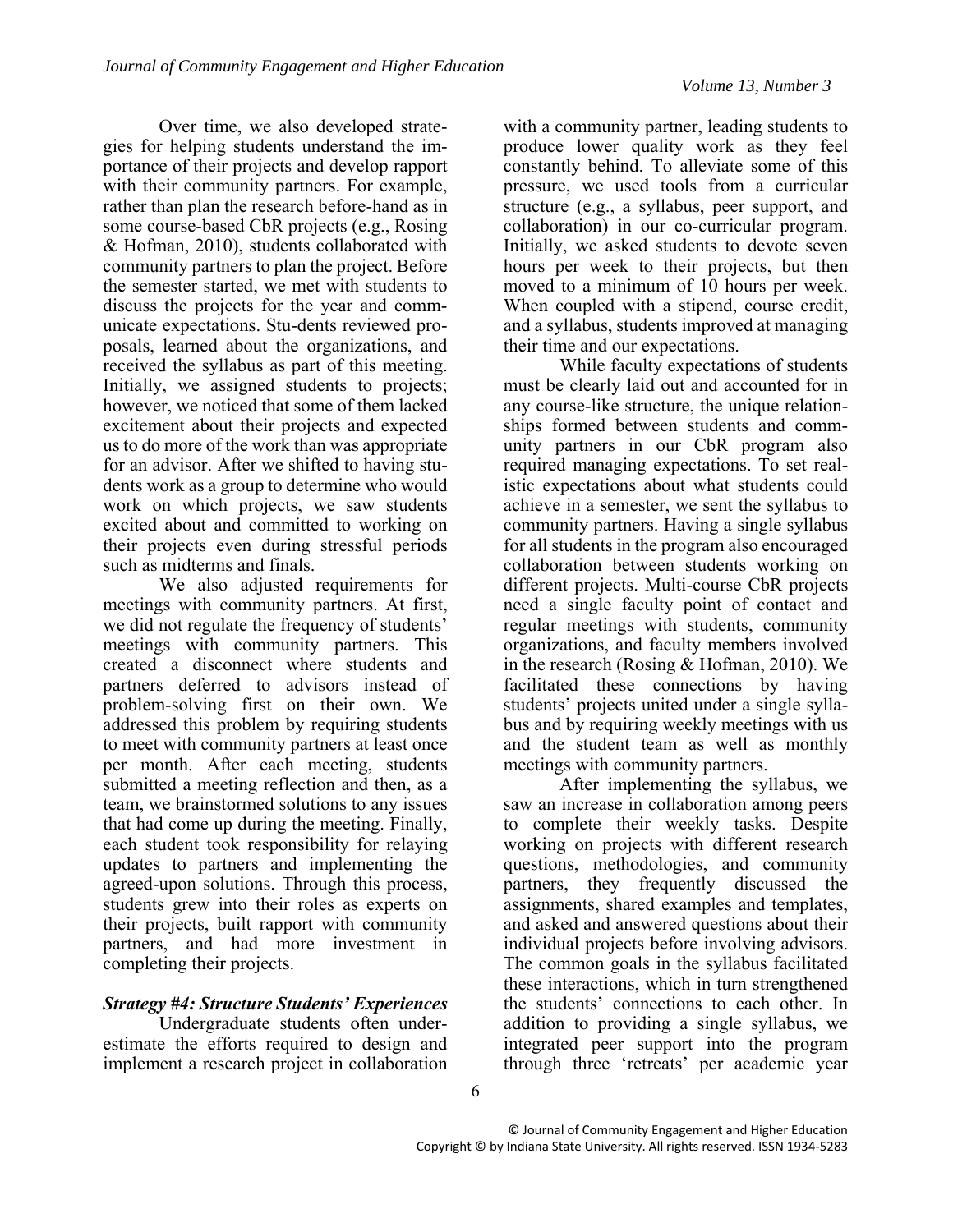(summer, fall, and winter). The retreats introduced students to the program, and facilitated rapport, cohesion, and motivation within the group. During the fall retreat, we focused on students getting to know advisors, each other, and the program. The subsequent retreats served as reflection periods for students to discuss what they accomplished, what they would have changed about their work, and their plans for the future. By the end of these retreats, students appeared more energetic, motivated, and passionate about implementing their projects.

#### *Strategy #5: Teach Students How and When to Seek Out Resources*

One of the most important parts of a CbR program is teaching students to use the skills they have learned to successfully complete their projects. In our program, we helped students develop awareness of who and when to ask for help by teaching them to use resources on campus and in the community. On campus, we taught students to mobilize their peers as volunteers for time-consuming tasks such as data collection, literature reviews, and transcribing. Students recruited volunteers by creating and posting flyers around campus, emailing professors, and visiting courses that required community engagement. For example, one project involved 32 student volunteers for door-to-door surveying. CbR students recruited, trained, scheduled, and supervised volunteers. In their training, volunteers received an over-view of the materials and best practices in surveying, as well as advice on personal safety and practice interacting with potential respondents.

As faculty advisors, we had training in a variety of research methods and substantive areas, but students inevitably had questions about elements of their project that required outside expertise. In these situations, we taught students how to research the topic and identify people on campus with relevant expertise. For example, in the project that used focus groups to study African Americans' barriers to accessing healthcare, the CbR

student contacted a faculty member in the communications department who had ties to the community and experience with this research method. Teaching students to seek out resources in this way helped them answer their own questions and connected them with a network across campus.

Off campus, community partners provided multiple resources for their projects, sometimes including monetary support, but more often knowledge about the target populations and community. For example, the project mentioned above needed to recruit African American participants in a predominantly white state with a predominantly white research team. The community partner had extensive ties to local African American communities, and the student's contact assisted in recruiting participants and finding an appropriate moderator. Through problemsolving in situations like these, we taught students the value of seeking help.

## DISCUSSION AND CONCLUSION

Using these five strategies for success, our CbR program engaged students and community partners in the research process. Through their guided collaborations, both groups experienced the process of conducting research to solve problems, including generating research questions, identifying and implementing appropriate methods, and analyzing and reporting results. Our students told us multiple times that they learned more about research in our program than they ever had in their research methods courses. Through report-writing and presentations at local, regional, and national conferences, our students also demonstrated that they had gained valuable skills in professional oral and written communication.

The many benefits of CbR highlight the importance of doing this type of work; however, all programs have limitations. First, we never had time in our work to help community organizations develop initial project ideas. Second, co-curricular CbR programs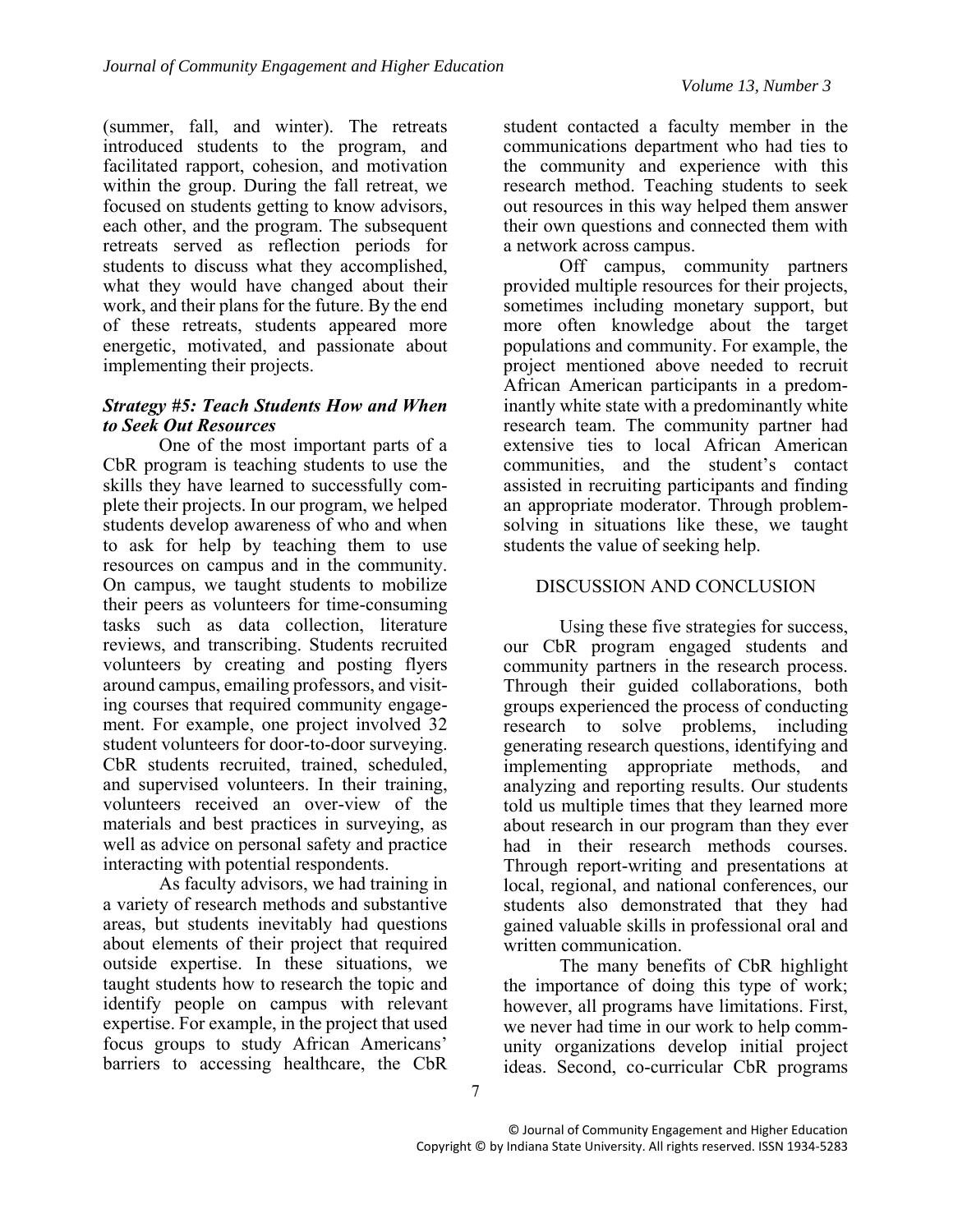require convincing students to apply for the program. Our program garnered fewer applicants than service-based programs. To find out why, we conducted informal, smallgroup conversations with students. We learned that they liked the immediate intrinsic rewards of traditional service opportunities. For instance, volunteers who help build a house can physically see their accomplishments. By contrast, door-to-door surveyors interact with people who might not be interested in participating, collect a few surveys, and then turn over the data without seeing the impact of their efforts. We suspect that this difference contributed to fewer overall applications for our program and fewer volunteers to help conduct the research. Integrating community partners can help to show students the value of their work. For example, one of our community partners hosted a volunteer appreciation banquet at the end of the semester. Over lunch, the head of the organization and a few midlevel managers distributed certificates of appreciation to the volunteers and discussed how they planned to use the survey data. Not all organizations have the resources for this kind of event, but these types of activities may help motivate students to volunteer for research opportunities despite their general lack of familiarity with research.

While the resources, community ties, and student population for our program may be somewhat unique to our region, the strategies we have outlined in this article will help others who are planning co-curricular CbR programs (and perhaps similar specialized courses such as capstones or senior seminars) to avoid some of the challenges we experienced as we built our program.

#### REFERENCES

Celio, C. I., Durlak, J., & Dymnicki, A. (2011). A meta-analysis of the impact of service-learning on students. *Journal of Experiential Education, 34* (2), 164–181.

- Choo, J., Tan, Y. K., Ong, F., Tiong, S. S., Nair, S., Ong, J., & Chan, A. (2019). What works in service-learning?: Achieving civic outcomes, academic connection, career preparation, and personal growth in students at Ngee Ann Polytechnic. *Michigan Journal of Community Service Learning 25*(2), 95–132.
- Dewey, J. (1938). *Experience and education.*  MacMillan.
- Einfeld, A., & Collins, D. (2008). The relationship between service-learning, social justice, multicultural competence and civic engagement. *Journal of College Student Development*, 49 (2), 95–109.
- Eyler, J. S., Giles, D. E., Stenson, C. M., & Gray, C. J. (2001). *At a glance: What we know about the effects of servicelearning on college students, faculty, institutions and communities, 1993*– *2000: Third edition*. Vanderbilt University. [http://www.compact.org/](http://www.compact.org/%20wpcontent/uploads/resources/downloads/aag.pdf) [wpcontent/uploads/resources/downloa](http://www.compact.org/%20wpcontent/uploads/resources/downloads/aag.pdf) [ds/aag.pdf](http://www.compact.org/%20wpcontent/uploads/resources/downloads/aag.pdf)
- George, C. L., Wood-Kanupka, J., Oriel, K. N. (2017). Impact of participation in community-based research among undergraduate and graduate students. *Journal of Allied Health, 46*(1), E15– E24.
- Goertzen, B. J., Greenleaf, J., & Dougherty, D. (2016). Exploring the community impact of service-learning project teams. *Partnerships: A Journal of Service-Learning and Civic Engagement, 7* (2), 37–50.
- Jacoby, B. (2013). Student partnerships in service learning. In P. Clayton, R. Bringle, & J. Hatcher (Eds.), *Research on service learning: Conceptual frameworks and assessment. Volume 2A: Students and faculty* (pp. 599–618). Stylus.
- Keen, C., & Baldwin, E. (2004). Students promoting economic development and environmental sustainability: An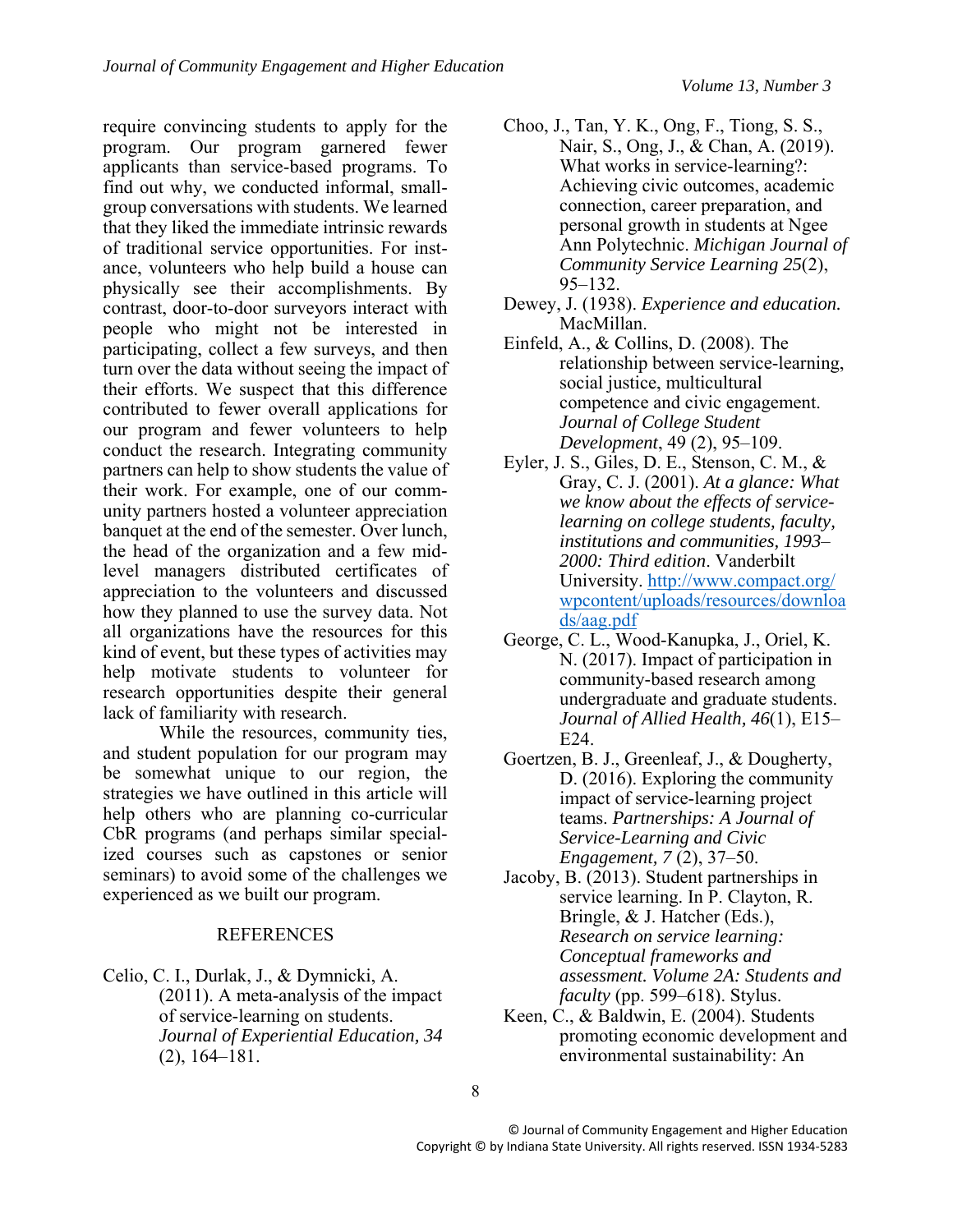analysis of the impact of involvement in a community-based research and service-learning program. *International Journal of Sustainability in Higher Education, 5*(4), 384–394.

- Masterson, K. (2017). Expanding undergraduate research. *The Chronicle of Higher Education*. [http://www.chronicle.com/article/Exp](http://www.chronicle.com/article/Expanding-Undergraduate/241393) [anding-Undergraduate/241393](http://www.chronicle.com/article/Expanding-Undergraduate/241393)
- Mayer, B., Blume, A., Black, C., & Stevens, S. (2019). Improving student learning outcomes through community-based research: The poverty workshop. *Teaching Sociology*, *47*(2), 135–147.
- Miettinen, R. (2000). The concept of experiential learning and John Dewey's theory of reflective thought and action. *International Journal of Lifelong Education, 19*(1), 54–72.
- Owen, J., Babinski, L. M., & Rabiner, D. (2019). Promoting engaged scholarship among undergraduate university students. *Journal of Community Engagement and Scholarship*, *12*(1), Article 6.
- Prentice, M., & Robinson, G. (2010). Improving student learning outcomes with service learning. *Higher Education*. 148. http://digitalcom mons.unomaha.edu/slcehighered/148
- Rosenberg, H., Karp, D., & Baldwin, D. (2016). Expanding the dimensions of best practice in CBL. *Partnerships: A Journal of Service-Learning and Civic Engagement, 7*(2), 51–69.
- Rosing, H., & Hofman, N. G. (2010). Notes from the field: Service learning and the development of multidisciplinary community-based research initiatives. *Journal of Community Practice*, *18*(2–3), 213–32.
- Simons, L., & Cleary, B. (2006). The influence of service learning on students' personal and social development*. College Teaching*, *54*(4), 307–319.
- Strand, K. J., Cutforth, N., Stoecker, R., Marullo, S., & Donohue, P. (2003). *Community-based research and higher education: Principles and practices*. Wiley.
- Yorio, P. L., & Ye, F. (2012). A metaanalysis on the effects of servicelearning on the social, personal, and cognitive outcomes of learning. *Academy of Management Learning & Education, 11*(1), 9–27.

#### AUTHOR NOTE

We have no conflicts of interests to disclose.

The authors would like to thank the Center for Community Engaged Learning at Weber State University and all of the faculty, staff, and students who have been a part of the Community Research Team.

Correspondence concerning this article should be addressed to Monica Williams, 1299 Edvalson St., Dept. 1206, Ogden, UT 84408- 1206. Email: [monicawilliams@weber.edu](mailto:monicawilliams@weber.edu)

#### AUTHOR CONTACT INFORMATION AND BIOGRAPHIES

#### **Primary/Corresponding author:**

Monica Williams, Ph.D. Weber State University Criminal Justice Department 1299 Edvalson St, Dept. 1206 Ogden, UT 84408-1206 801-626-6231 (telephone) [monicawilliams@weber.edu](mailto:monicawilliams@weber.edu)

**Monica Williams, Ph.D.,** is an Associate Professor in Criminal Justice at Weber State University in Ogden, Utah. Dr. Williams' work focuses on community responses to crime, including sex crimes and policecommunity relationships. Her current research focuses on the intersections of sex, gender, and power in policing.

<https://orcid.org/0000-0002-7483-8565>